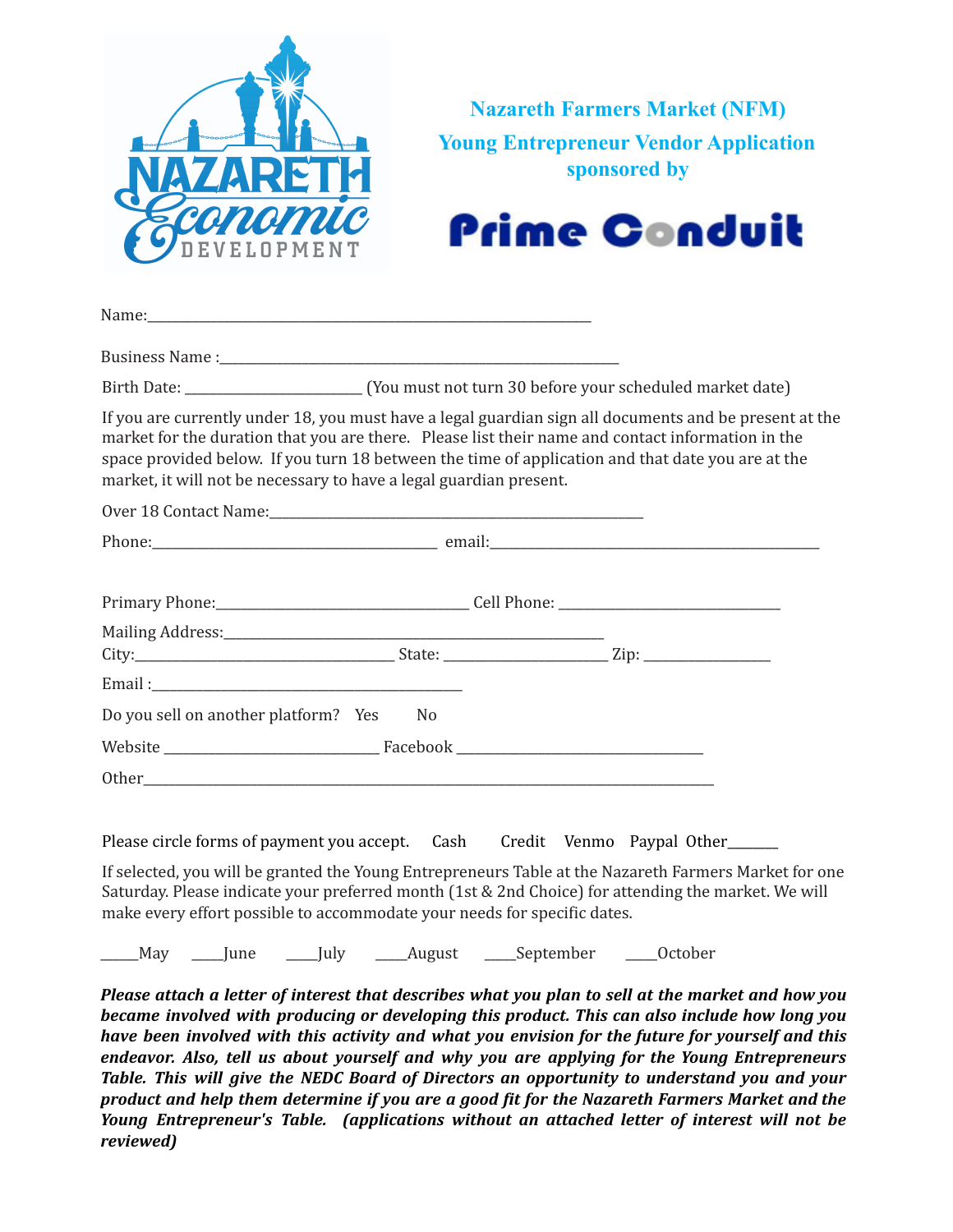

## **Prime Gonduit**

**Applicants must fill out this application in its entirety, sign and mail to:** NEDC Young Entrepreneur Table Application, P O Box 23, Nazareth PA 18064 arrangements can be made for drop off, contact Downtown Manager

**Applications will be reviewed on March 31, 2022 and on a rolling basis after. It is in your best interest to submit your application at this time.** You will be notified by email if you are accepted to the Nazareth Farmers Market Young Entrepreneurs Table.

If accepted as a one time vendor, you will be awarded a  $10x10$  space at the market to sell or **take orders for your product. (A table and tent will be provided)**

**Liability** - I agree to accept all liability and responsibility for any personal injury, property damage, loss, theft or any other harm suffered by myself or others arising from or otherwise incident to my participation in the market. I indemnify and hold NEDC and its directors and staff and the Borough of Nazareth and Prime Conduit, Inc. and its officials, directors, employees and agents harmless against all suits, claims demands and losses including costs, expenses and attorney's fees incurred as a result of any act or omission, neglect or misconduct of the vendor during the market.

I (we), the undersigned, have read and understand the rules, and do hereby agree to abide by said rules. Failure to comply with any of the above could result in expulsion from the market.

| Signature of applicant |  |
|------------------------|--|
|                        |  |
|                        |  |

 $\alpha$  (guardian if under 18)

Date\_\_\_\_\_\_\_\_\_\_\_\_\_\_\_\_\_\_\_\_\_\_\_\_\_\_\_\_\_\_\_\_\_\_\_\_\_\_\_\_\_\_\_\_

Please return your application and letter of interest to:

Nazareth Downtown Manager PO Box 23 Nazareth, PA 18064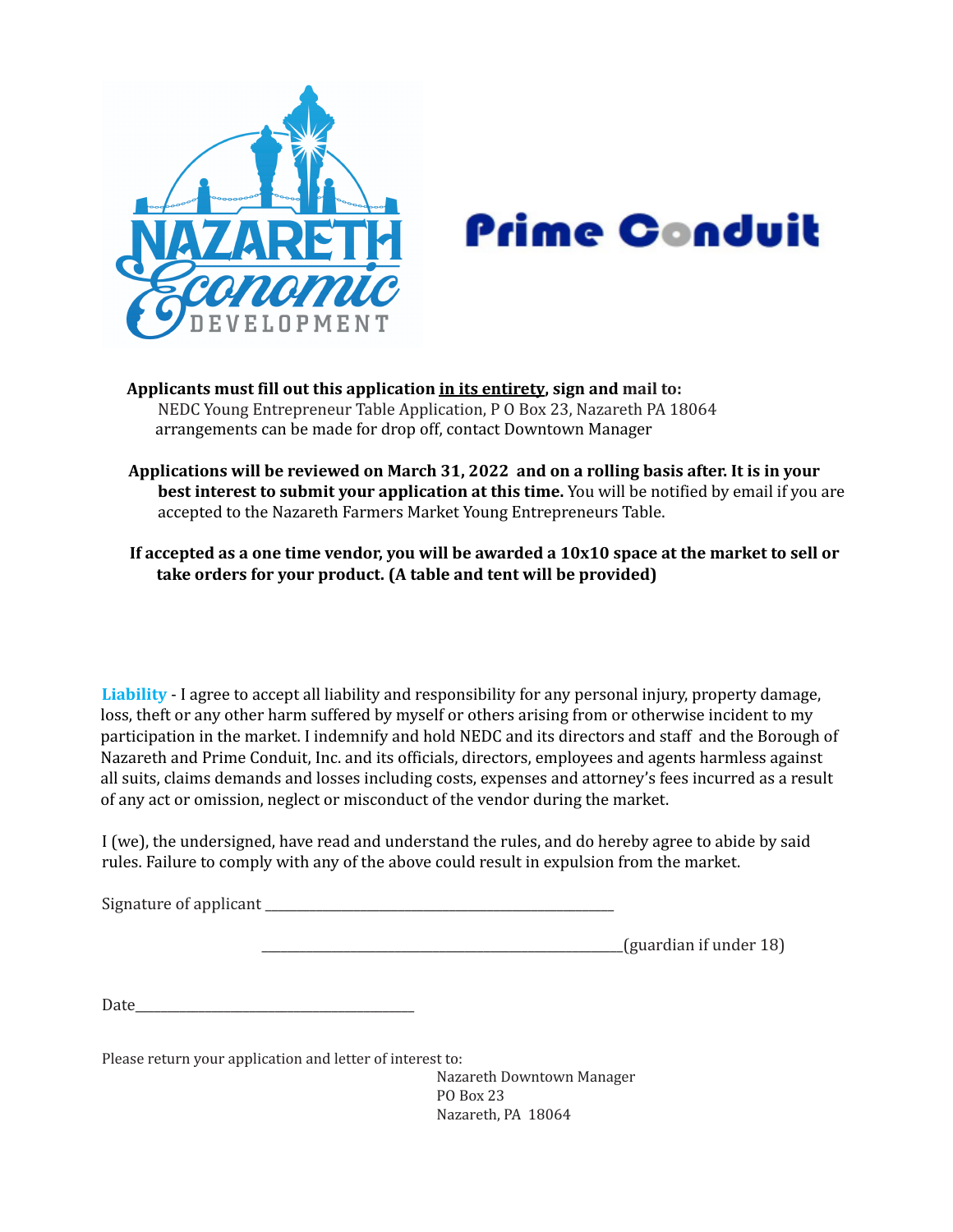



**The Young Entrepreneurs Table, sponsored by Prime Conduit, was developed in 2021 by the Nazareth Economic Development Commission (NEDC) to create an opportunity for young people to explore business opportunities and develop their skills in order to create a sustainable business model for themselves. It also provides a**

**valuable outlet to gather customer reaction and input to the product that has been created. The young entrepreneurs that are awarded space at the NFM will have the rare chance to interact with customers in a vibrant market setting and will benefit from a built in customer base and existing NFM advertising. The NEDC recognizes the value of entrepreneurship and has committed themselves to supporting the development of new businesses.**

**If you are currently selling your product on an on-line platform or just creating something** for family and friends, maybe it's time to take it to the next level. Join us at the Nazareth **Farmers Market and discover what owning and operating your own business is about.**

**Introduction** - It is recognized that although members of the NFM sell as individuals, the market is a cohesive unit. Its success depends on the cooperation and efforts of all vendors. As a valued NFM vendor, you are responsible for informing yourself and your staff about and following all regulations set by NEDC and government agencies as well as instructions given by an NEDC representative.

Please be sure to tag Nazareth Now, Nazareth Farmers Market and Prime Conduit on your facebook posts about your time at the Nazareth farmers Market. This will help increase your exposure and show some thanks to our sponsor, Prime Conduit.

**Weather** – NFM is open rain or shine and is rarely canceled due to inclement weather. In the event of extreme weather, the NEDC representative will decide if the market will be held. In the rare event that the market is canceled every effort will be made to reschedule a date for you.

**Season** – The NFM is in operation from May through October, Saturdays from 9 a.m. - 1 p.m., Center Square, Nazareth, PA

**Marketing** - Vendors are responsible for promoting their business. The Downtown Manager is responsible for promoting the market as a whole. The NEDC will highlight the Young Entrepreneur that is scheduled at the market that week. Young Entrepreneurs are encouraged to send updates and interact with NFM social media. Young Entrepreneurs are also encouraged to use their social media to market themselves and highlight their attendance at the NFM (those under 18 must comply with all applicable social media rules and restrictions)

**Attendance** The market begins at 9 am and closes at 1 pm, it is expected that your stand will be completely set up by then and operating until close. There are special days when we are open later in coordination with other local events. You will be notified of these well in advance if you are attending on one of these days.